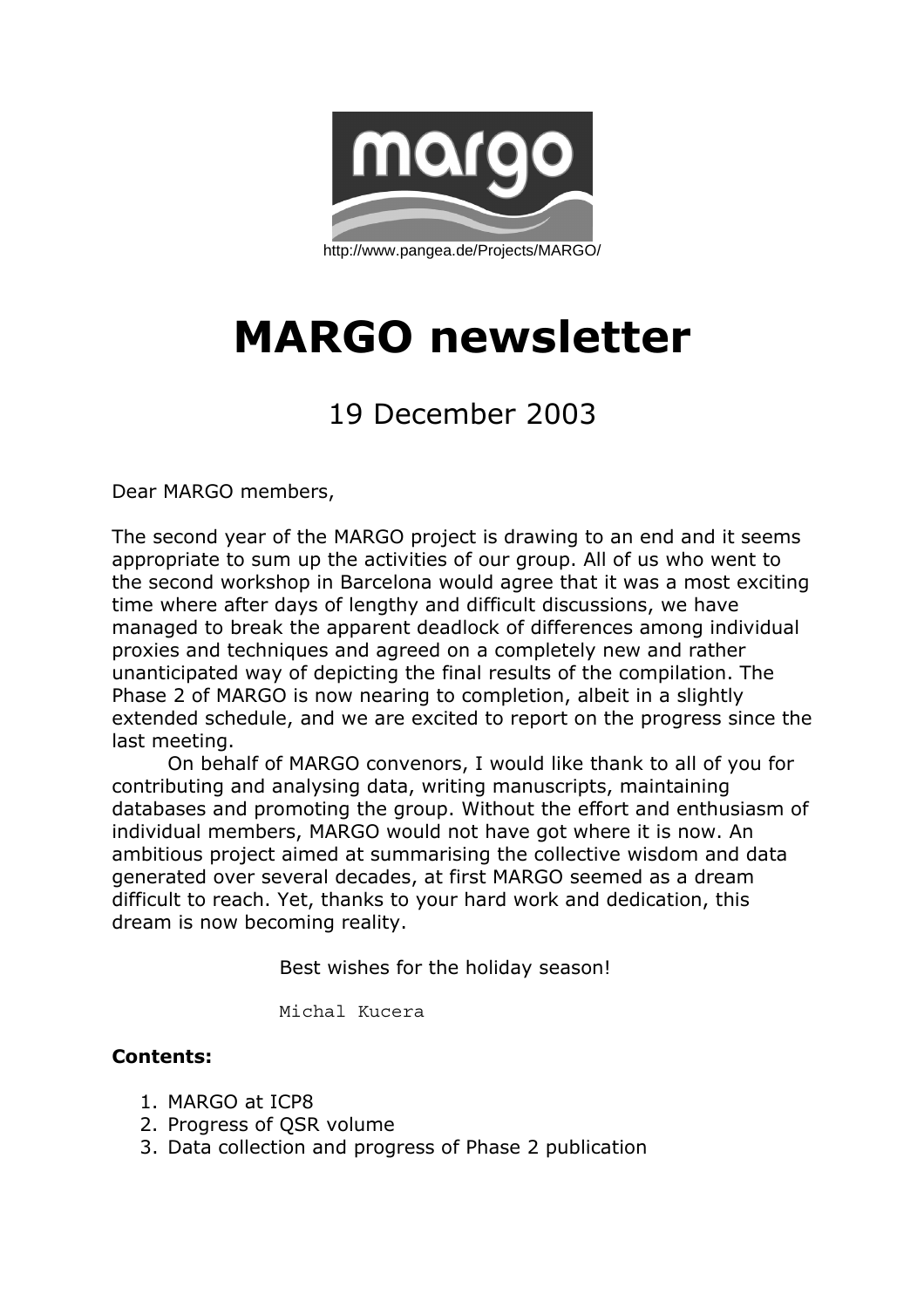### **1. MARGO at ICP8**

The organisers of the 8th International Conference on Paleoceanography (Biarritz, France, 5-10 September 2004) have recognised the importance of MARGO for understanding of past climate dynamics. Thanks to Ralph Schneider who liased with the organisers, MARGO results will be aired at the conference through an invited talk by Michal Kucera. In addition, there will be a dedicated MARGO poster session and we would like to invite all members of the group to take up this opportunity to present the latest results of individual proxies, regional comparisons and new techniques. Given the signals we have received so far, there will certainly be substantial interest for the project.

Visit ICP8 web site at: http://www.icp8.cnrs.fr

#### **2. MARGO QSR volume**

From the co-editors – many thanks to all authors and reviewers for your hard work in the past two months (and sorry for all the various armtwisting techniques we have practiced on you)! We are now in a very strong position with 11 out of 13 papers being submitted, 5 papers accepted and 3 papers revised and ready. I am in constant contact with Jim Rose, editor-in-chief of QSR, in order to secure the earliest possible publication slot. The table at the end of this newsletter details the contents of the QSR volume. As you will see, we have produced a number of excellent and important papers and the volume has a good chance to become a milestone for paleotemperature studies in past oceans.

#### **3. Data collection and progress of Phase 2 publication**

We have set an ambitious schedule in Barcelona and as you can imagine, we are slightly lagging behind. By no means does this suggest we have had no progress. On the contrary – I am happy to report that *ALL proxyspecific data are now in place*. Please visit the project website (address below the logo) to see the new data and proxy-specific maps created using the templates devised in Barcelona. We are currently analysing the data with the aim of having a manuscript ready by April or earlier.